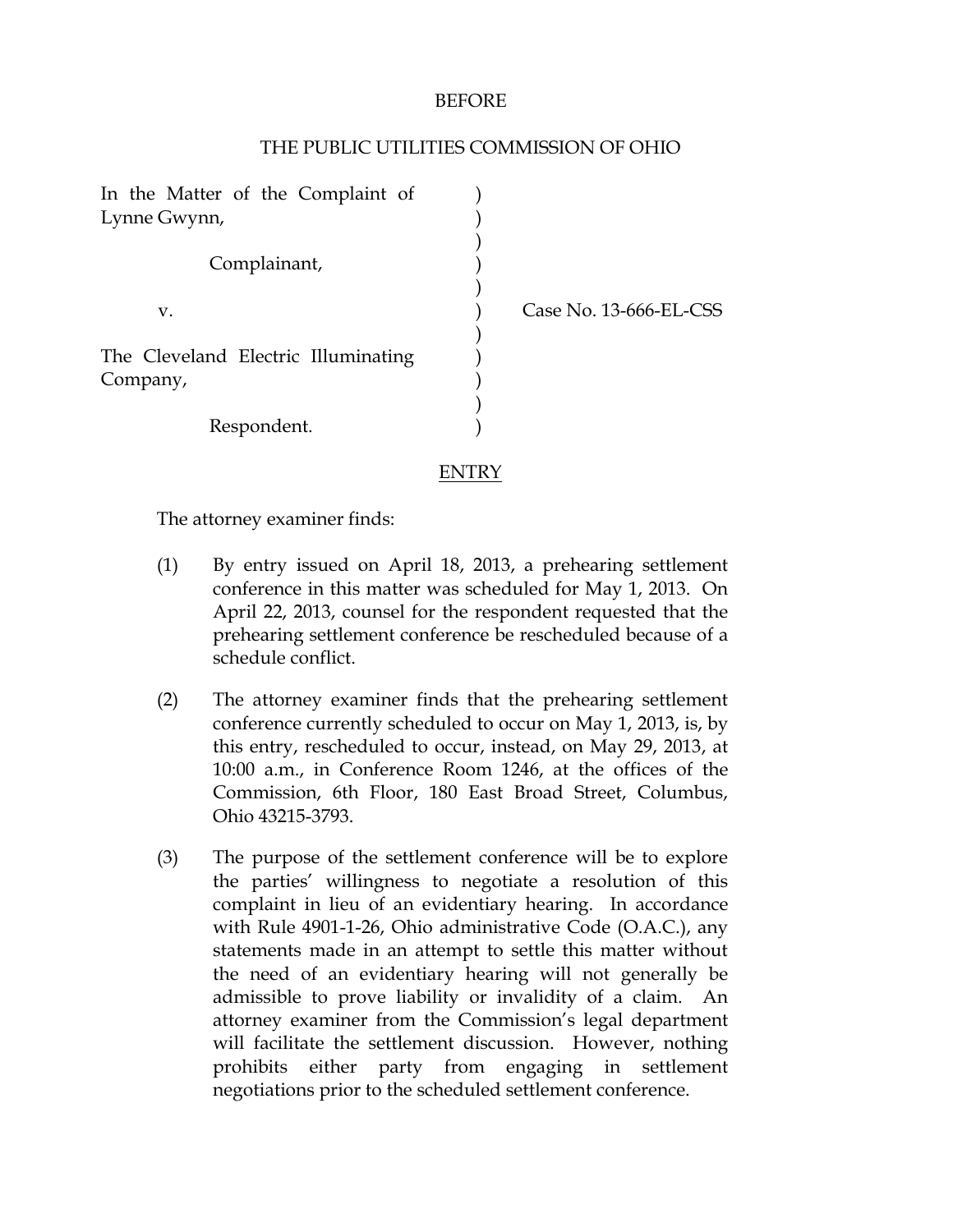#### $13-666$ -EL-CSS  $-2-$

- (4) Pursuant to Rule 4901-1-26(F), O.A.C., the representatives of the public utility shall investigate the issues raised in the complaint prior to the settlement conference, and all parties attending the conference shall be prepared to discuss settlement of the issues raised and shall have the requisite authority to settle those issues. In addition, parties attending the settlement conference should bring with them all documents relevant to this matter.
- (5) As is the case in all Commission complaint proceedings, the complainant has the burden of proving the allegations of the complaint. *Grossman v. Public Util. Comm.* (1996), 5 Ohio St.2d 189, 214 N.E.2d 666 (1966).

It is, therefore,

ORDERED, That the prehearing settlement conference previously scheduled to occur on May 1, 2013, is rescheduled to occur, instead, on May 29, 2013, at 10:00 a.m., in Conference Room 1246, at the offices of the Commission, 6th Floor, 180 East Broad Street, Columbus, Ohio 43215-3793. It is, further,

ORDERED, That the directives set out in Finding (4), above, be observed. It is, further,

ORDERED, That a copy of this entry be served upon all parties and interested persons of record.

# THE PUBLIC UTILITIES COMMISSION OF OHIO

s/Daniel Fullin

By: Daniel E. Fullin Attorney Examiner